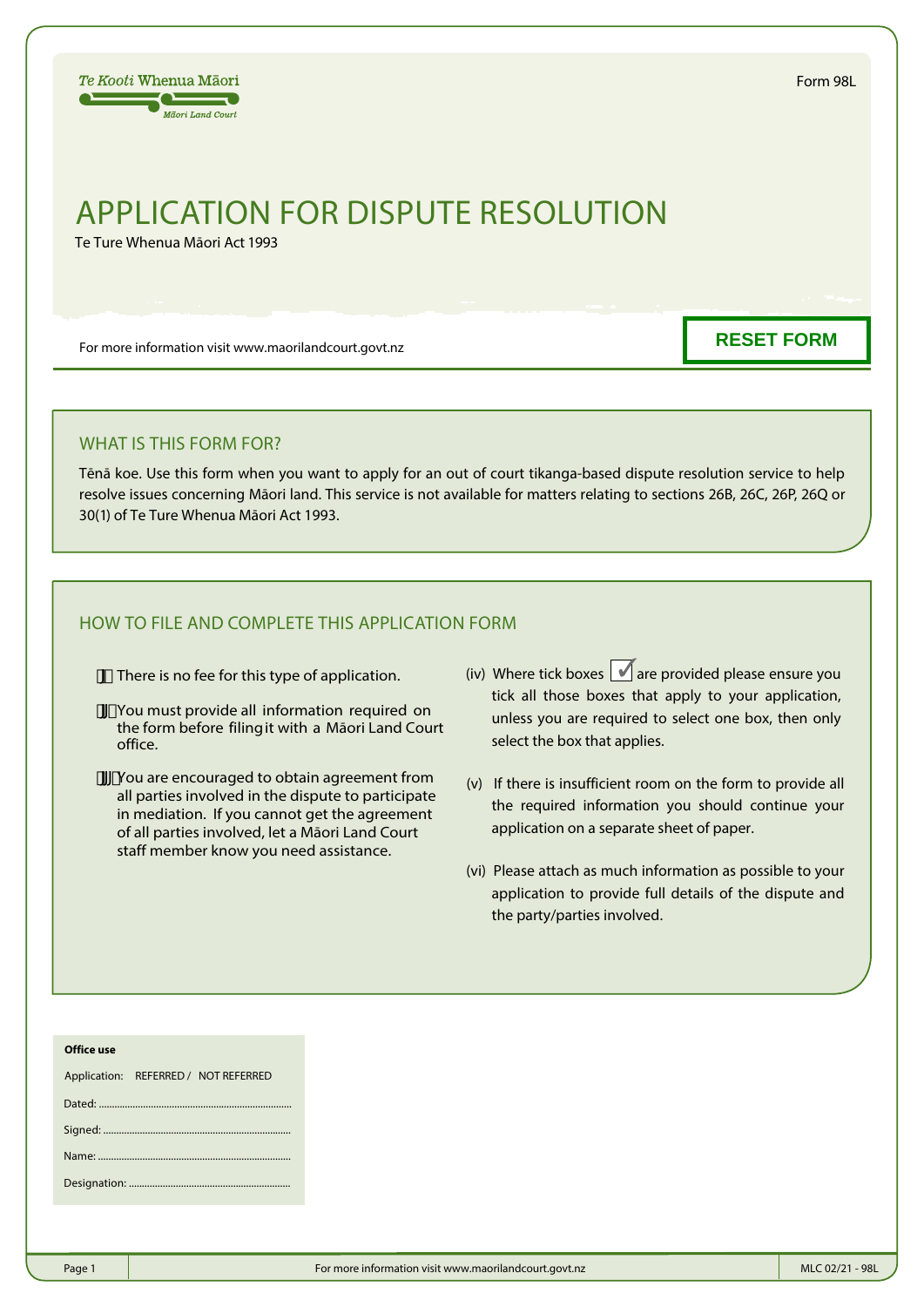## The Māori Land Court of New Zealand

Please select the name of the Māori Land Court district in which some or all of the lands or the subject matter of the application is located.

| Please select one district                                                                                                                                                                                                    | Taitokerau | Waikato Maniapoto | Waiariki      |
|-------------------------------------------------------------------------------------------------------------------------------------------------------------------------------------------------------------------------------|------------|-------------------|---------------|
| Tairāwhiti                                                                                                                                                                                                                    | Tākitimu   | Aotea             | Te Waipounamu |
| Which BLOCK / DECEASED PERSON / OTHER MATTER does your application relate to?<br>Please state the name and block number of the land, Māori incorporation, person or other matter in respect of which the application is made. |            |                   |               |
|                                                                                                                                                                                                                               |            |                   |               |
| <b>YOUR DETAILS:</b>                                                                                                                                                                                                          |            |                   |               |
|                                                                                                                                                                                                                               |            |                   |               |
| <b>CONTACT DETAILS:</b>                                                                                                                                                                                                       |            |                   |               |
| (Address to which documents or correspondence in connection with the application can be posted or delivered)                                                                                                                  |            |                   |               |
|                                                                                                                                                                                                                               |            |                   |               |
| Phone numbers                                                                                                                                                                                                                 |            |                   |               |
|                                                                                                                                                                                                                               |            |                   |               |
|                                                                                                                                                                                                                               |            |                   |               |
|                                                                                                                                                                                                                               |            |                   |               |
| <b>DETAILS OF THE DISPUTE:</b><br>Please describe in detail the matter that is disputed.                                                                                                                                      |            |                   |               |
|                                                                                                                                                                                                                               |            |                   |               |
|                                                                                                                                                                                                                               |            |                   |               |
|                                                                                                                                                                                                                               |            |                   |               |
|                                                                                                                                                                                                                               |            |                   |               |
|                                                                                                                                                                                                                               |            |                   |               |
|                                                                                                                                                                                                                               |            |                   |               |
|                                                                                                                                                                                                                               |            |                   |               |
|                                                                                                                                                                                                                               |            |                   |               |
|                                                                                                                                                                                                                               |            |                   |               |
|                                                                                                                                                                                                                               |            |                   |               |
|                                                                                                                                                                                                                               |            |                   |               |
|                                                                                                                                                                                                                               |            |                   |               |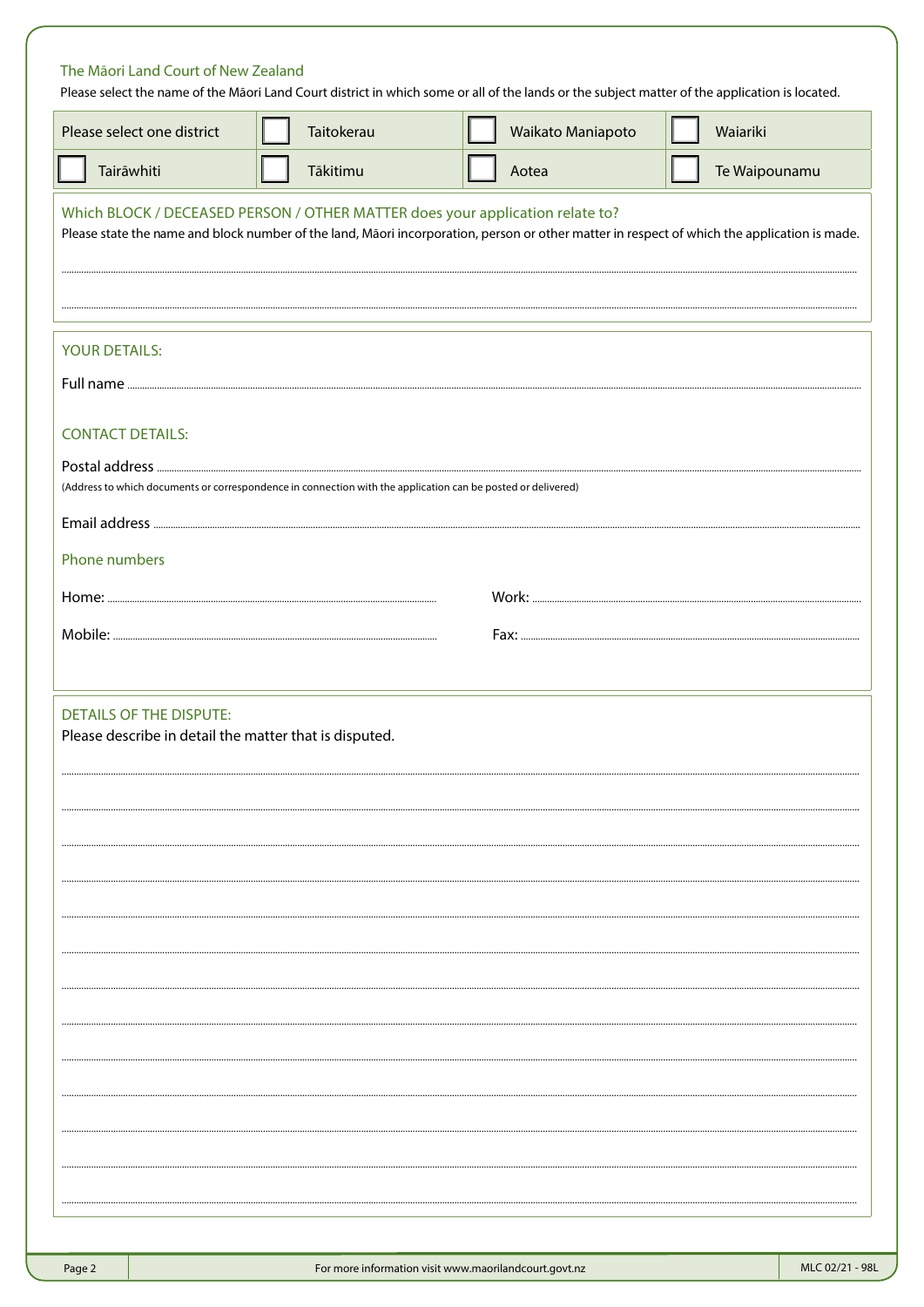## LIST OF PARTIES TO THE DISPUTE:

The names and contact details of those who you think will need to attend the mediation. Please attach a separate sheet if you need to.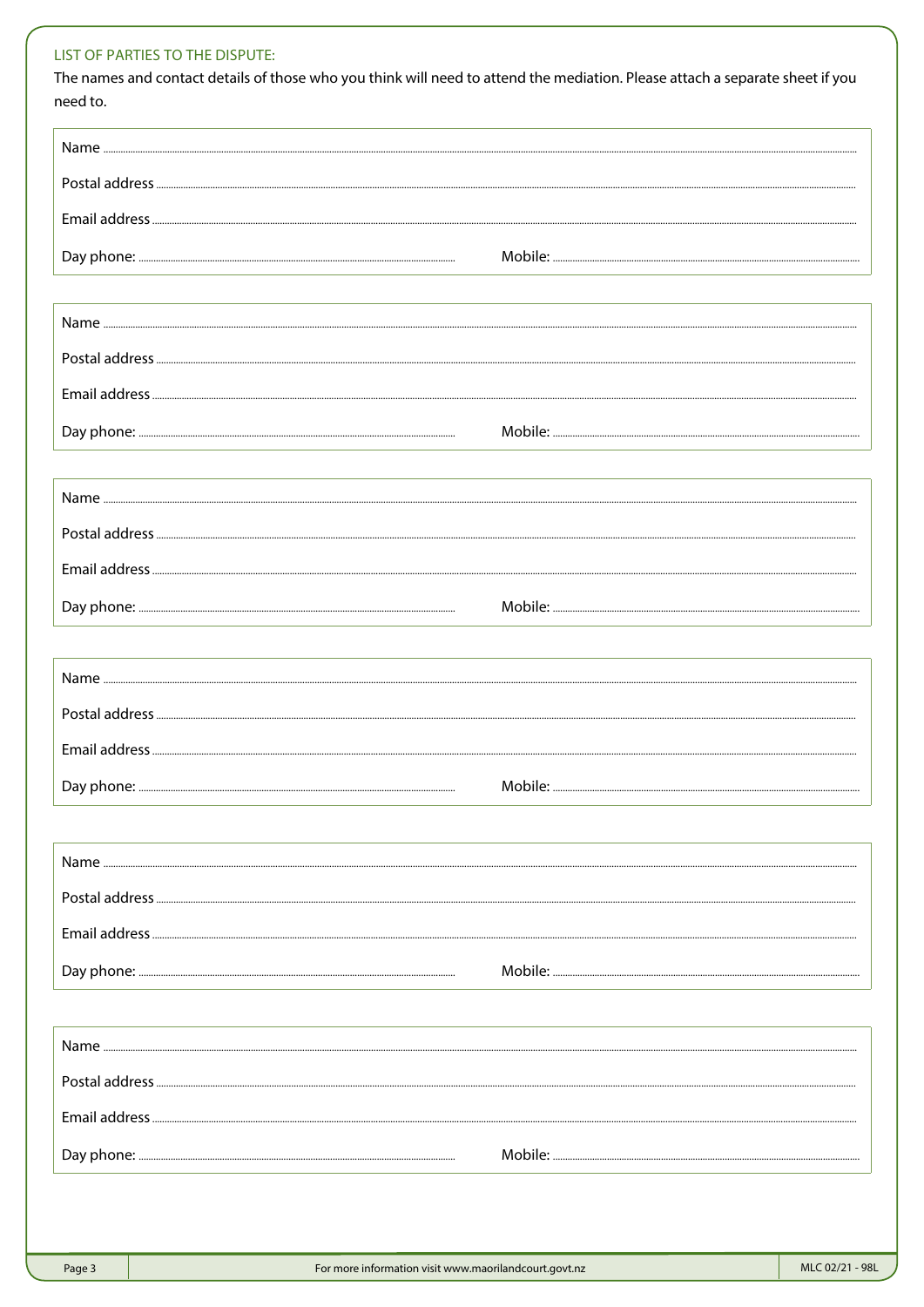| Please tell us what efforts you have made to resolve this dispute so far and attach any supporting<br>documentation. Please include dates and descriptions from activities, events or hui that have taken place. |       |
|------------------------------------------------------------------------------------------------------------------------------------------------------------------------------------------------------------------|-------|
|                                                                                                                                                                                                                  |       |
|                                                                                                                                                                                                                  |       |
|                                                                                                                                                                                                                  |       |
|                                                                                                                                                                                                                  |       |
|                                                                                                                                                                                                                  |       |
|                                                                                                                                                                                                                  |       |
|                                                                                                                                                                                                                  |       |
|                                                                                                                                                                                                                  |       |
|                                                                                                                                                                                                                  |       |
|                                                                                                                                                                                                                  |       |
|                                                                                                                                                                                                                  |       |
|                                                                                                                                                                                                                  |       |
|                                                                                                                                                                                                                  |       |
|                                                                                                                                                                                                                  |       |
|                                                                                                                                                                                                                  |       |
|                                                                                                                                                                                                                  |       |
|                                                                                                                                                                                                                  |       |
| Where would you consider an appropriate venue for the mediation to take place?                                                                                                                                   |       |
| Please provide an address if this venue is not a Māori Land Court location.                                                                                                                                      |       |
|                                                                                                                                                                                                                  |       |
|                                                                                                                                                                                                                  |       |
|                                                                                                                                                                                                                  |       |
| <b>CHECKLIST OF SUPPORTING DOCUMENTS:</b>                                                                                                                                                                        |       |
| If you have evidence that parties involved with the dispute agree to mediation, please attach.                                                                                                                   |       |
| Any other supporting documentation.                                                                                                                                                                              |       |
|                                                                                                                                                                                                                  |       |
| Signature of applicant(s):                                                                                                                                                                                       |       |
|                                                                                                                                                                                                                  | Date: |
|                                                                                                                                                                                                                  | Date: |
|                                                                                                                                                                                                                  |       |